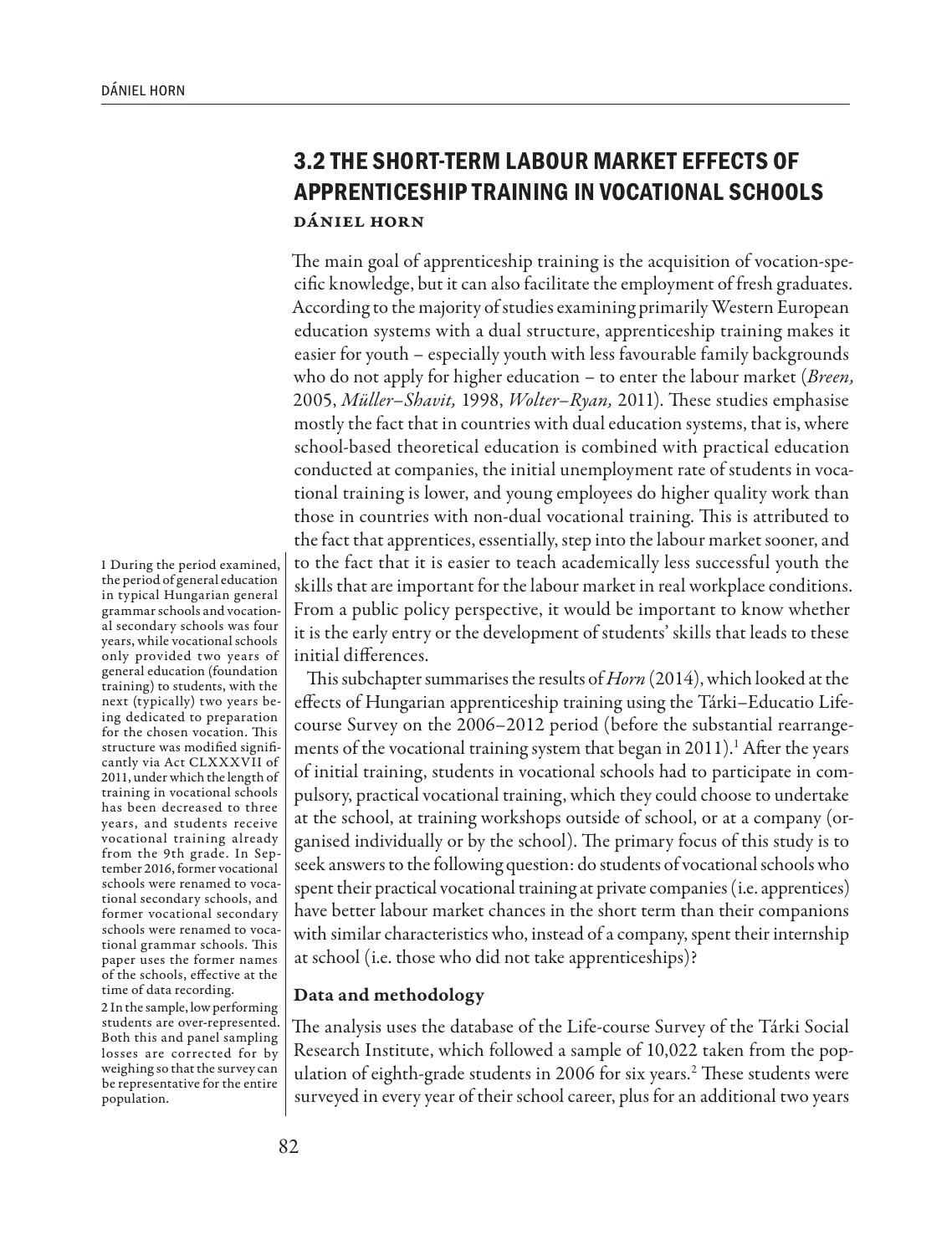– in the years of their labour market entry or their further education following the secondary level. The responses contain the monthly data of any regular work carried out during the last school year and in the two years following graduation, thus providing us with a more or less continuous picture of the labour market integration of students. The 2006 scores of the eighth-grade mathematics and reading comprehension tests of the national survey on competences are available for all students participating in the panel survey, as well as data on their school careers and family backgrounds. Making use of the variance between the distribution of company and school based training placements, this subchapter attempts to estimate the effect of an internship spent at a company on initial labour market outcomes. As there was a significant number of students at vocational schools who conducted their internship at the school or at the school's training workshops, comparing similar students provides an opportunity for analysing the labour market effect of an apprenticeship spent at a company instead.

The distribution of training placements at companies among the applicant students was probably not arbitrary: companies could select from among students, in hopes of better labour force (cf. *Bertschy et al,* 2009). The analysis of the Life-course Survey suggests that application to the apprenticeship training was indeed not arbitrary, but was much more related to the characteristics of the local labour market than to the individual characteristics of students.3 Consequently, the estimates presented below probably provide a good estimate of the labour market effect of the apprenticeship training.

## The relation of the apprenticeship to employment after graduation

Even though in our analysis we applied various probability models in order to expose an association between the apprenticeship training and employment, there was no statistically significant difference in any of the cases between the employment probabilities of those who did and those who did not spend their internship at a company, one year after graduation. Although there was a minor difference between the students of the two groups, the estimated effect size was only 6 percentage points, and statistically was not significant. And as for students entering the labour market solely (in employment or unemployed), we not only got a statistically not significant result, but the result was less significant from a public policy perspective as well  $\sim$ 3 percentage points).

As can be seen in *Figure 3.2.1*, the probability of employment one year after the completion of school in June is approximately 6 percentage points higher in the case of apprentices compared to those who were not apprentices, but this is not significantly different from zero. Additionally, it has become clear that immediately after the end of the school year, the employment probability of both apprentices and those who did not apprentice increases significantly. Although directly after graduation the employment probability of appren-fixed effects).

3 The selection between training placements acquired individually versus those organised by the school can be examined in a similar way among apprentices. Results show that although a few individual characteristics do have an effect of minor significance, they disappear when the effect of the local labour market in considered (county × vocational group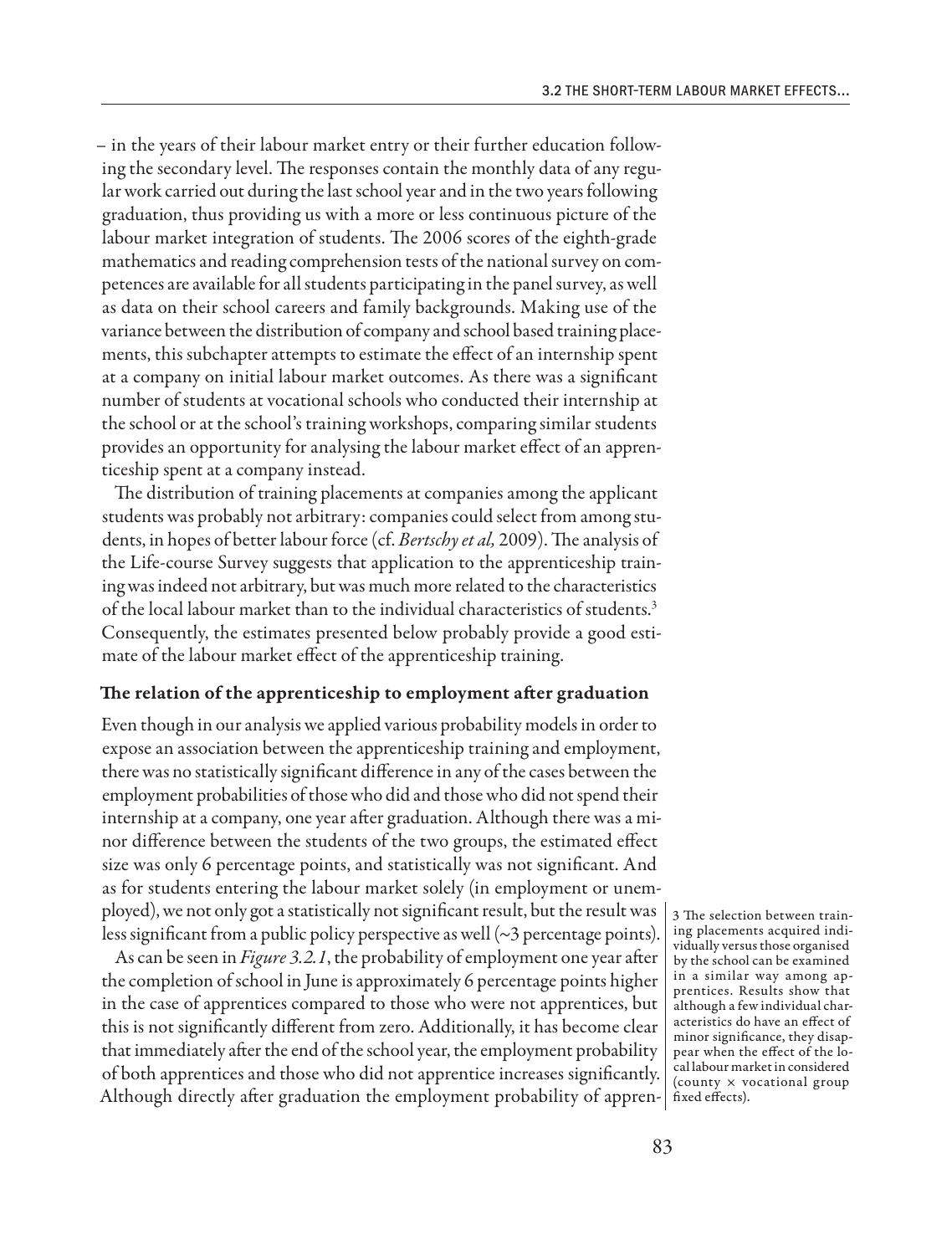tices is slightly higher, this significant difference disappears very quickly, one month after graduation, and the remaining difference continues to decrease.



Figure 3.2.1: The expected employment probability of students of vocational schools, 2011–2012

The form of apprenticeship training placement and the size of the company

Examining the differences between apprentices and those who did not take apprenticeship on the basis of how the training placement was arranged and the size of the company, we gain insight into the mechanisms behind the correlations as well. Apprentices trained on site at medium and large companies (over 50 employees) who arranged their placements individually were much more likely to find a regular job directly after graduation – in July and August – than their peers with similar individual characteristics, within the same county and vocational group. This strong significant difference, in the case of large companies, can be explained by several factors. From one perspective, it is possible that large companies are much more committed to the training of apprentices than small companies, since they typically take a longer term view and are aware of the fact that their productivity depends substantially on the productivity potential of the local labour force. What contradicts this hypothesis of differing training efficiency by company size is the fact that these differences are not visible in the case of training placements organised by schools. What is much more likely is that within a given industry, the difference is not between training structures, but in selection mechanisms. A plausible explanation is that it was the more motivated vocational school students who applied to large companies on an individual initiative,<sup>4</sup> and the effect of their motivation is also visible in their labour market outcomes later on.

4 This is also confirmed by the observation that students completing their traineeship at training placements acquired individually are more likely to find a job directly after graduation than apprentices completing their traineeship at placements organised by the school, regardless of company size.